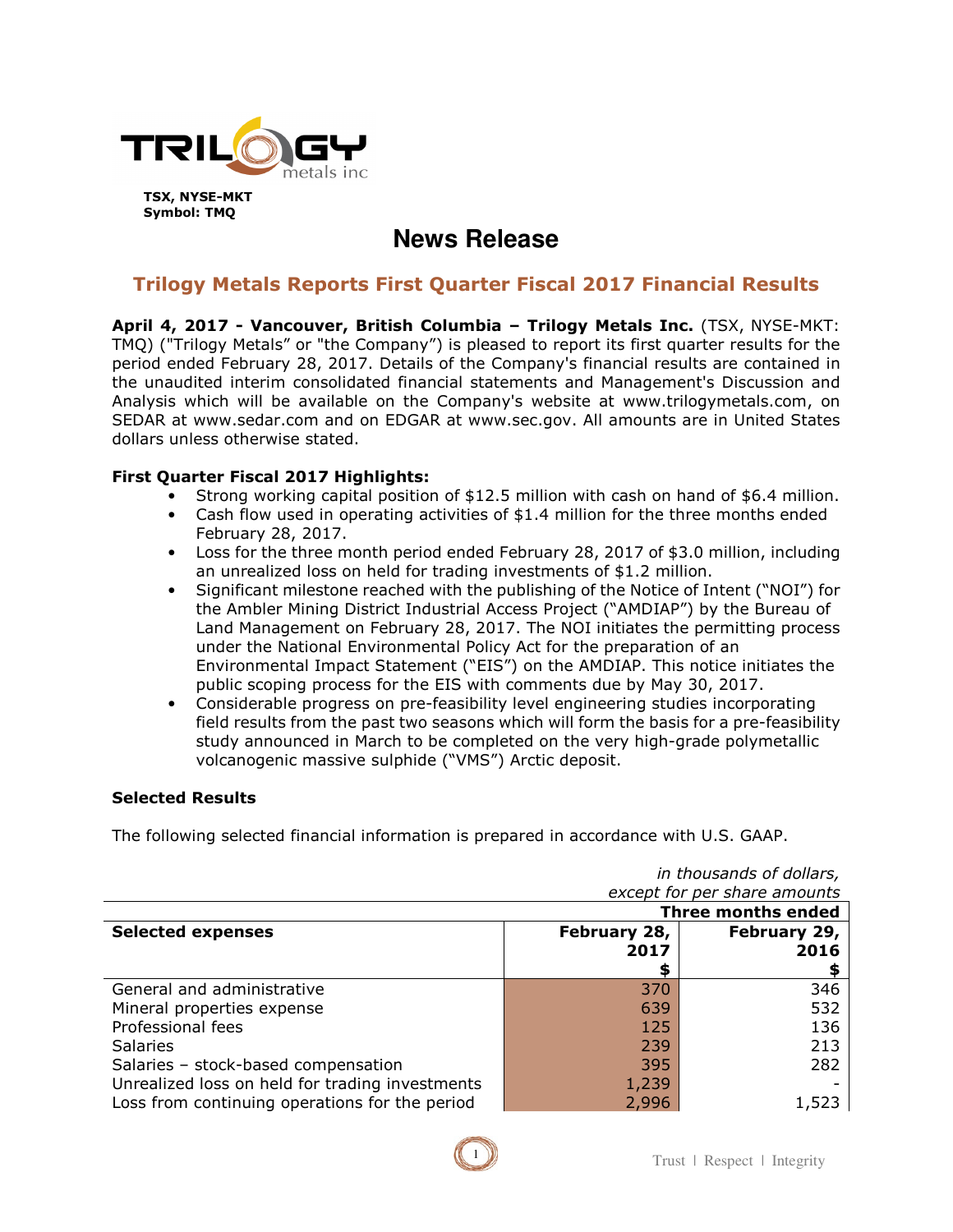| Loss from discontinued operations for the period | -      | 172 <sub>1</sub> |
|--------------------------------------------------|--------|------------------|
| Loss and comprehensive loss for the period       | 2,996  | 1,695            |
| Basic and diluted loss per common share          | \$0.03 | \$0.02           |

For the three months ended February 28, 2017, Trilogy Metals reported a net loss of \$3.0 million (or \$0.03 basic and diluted loss per common share) compared to a net loss of \$1.7 million for the corresponding period in 2016 (or \$0.02 basic and diluted loss per common share). This variance was primarily due to an unrealized loss on investments of \$1.2 million classified as held for trading for which movements in the fair value of the investments are recorded through the statement of loss. The investments consist of common shares and warrants in GoldMining Inc. ("GMI") acquired as consideration for the sale of Sunward Investments Limited and its Titiribi gold-copper exploration project in Colombia. A gain on the sale of 410,000 common shares of GMI sold during the period of \$3,000 was recognized during the three months ended February 28, 2017. There are no comparable amounts for the three months ended February 29, 2016 as the Company acquired the investments in September 2016.

Adjusting for the unrealized loss on held for trading investments, a loss from continued operations of \$1.8 million for the three months ended February 28, 2017 is comparable to the loss from continued operations of \$1.5 million for the three months ended February 29, 2016. The increase is due to an increase in mineral properties expenses and stock-based compensation. We incurred \$0.6 million in mineral properties expense for the three months ended February 28, 2017 compared to \$0.5 million for the three months ended February 29, 2016. The increase in mineral property expenses in 2017 is attributable to several ongoing engineering studies, specifically an updated 3D geology model and resource estimate for the Arctic deposit, metallurgical test programs on the Arctic and Bornite Projects, completion of a pre-feasibility level slope geotechnical and hydrology study on the Arctic deposit, and a review of the hydrogeological conditions at the Bornite property. Waste characterization is also continuing on the Arctic Project which began in 2016. The increase in stock-based compensation is due to a higher share price contributing to an overall greater fair value for option grants in the period compared to the prior period. General and administrative expenses, salaries, and professional fees continue to be at comparable levels in the periods presented.

#### **Outlook**

Our 2017 program has a budget of \$7.1 million to be expended during the fiscal year to advance the Arctic Project to pre-feasibility. The pre-feasibility study ("PFS") will be supported by information collected during the 2015 and 2016 field seasons as well as additional information to be collected during the 2017 summer field program. We will be completing geotechnical drilling, hydrology installations, and test pits for site facility locations and mine design, and geophysical ground surveys to evaluate ground conditions. A significantly expanded environmental baseline program will be underway in 2017 to further the ongoing baseline data collection at the Arctic Project. Aquatics, avian and large mammal surveys will be continued and expanded, water balance programs will be expanded, and collection of data from the existing meteorological station will continue. Surface water quality testing will continue the programs initiated in earlier years and groundwater quality monitoring will begin. Previous wetlands delineation information will be analyzed during the year for submission of a jurisdictional determination application. The completion of the 2017 field program will complete a staged three-year site investigation program where the first two years focused almost exclusively on collecting data in and around the proposed Arctic open-pit, and the third year focuses on infrastructure and mine design.